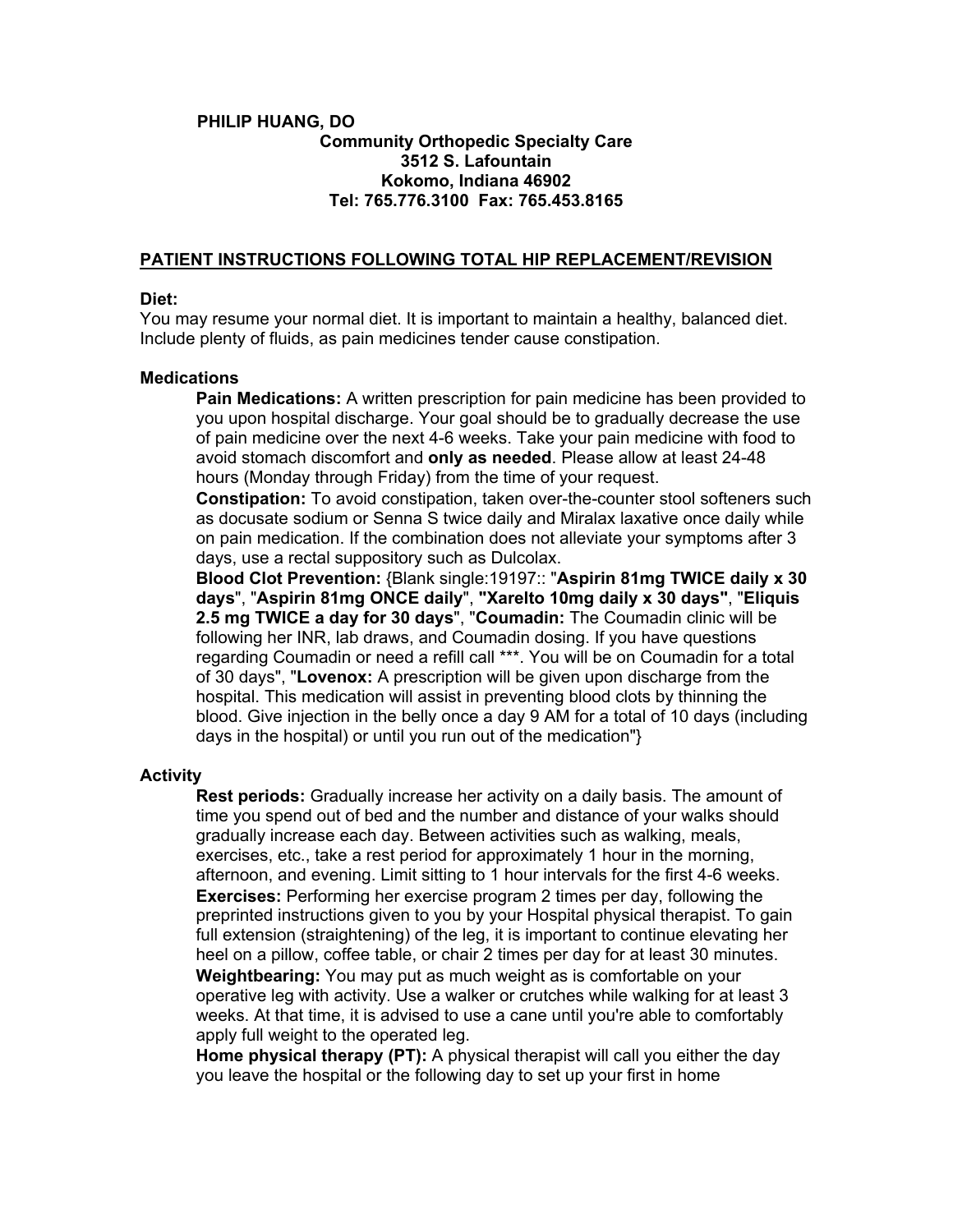appointment. He/She will begin PT the following day and continue for approximately 2-3 weeks, 2-3 times per week.

**Impact loading:** Low impact activities such as golf, stationary bicycling, and slow dancing may begin in 6 weeks, while swimming is allowed at 3 weeks after surgery. All activities involving quick starts and stops, or impact loading, such as tennis, should be avoided to lower your risk of early loosening of the prosthesis.

**Bathing:** Because it is difficult to get in and out of a bathtub, we recommend using a shower for bathing. A shower stall with a low entry step is recommended. You may use a high stool in the shower if there is space. You **do not** have to cover your incision if Dermabond is used. Simply shower and cleanse the incision. **No creams or ointments** on the incision for 4 weeks. If your incision was closed with staples, please keep it covered for the first week after surgery for showering. Use Saran wrap and tape to help cover it.

**Wound care:** Your dressing will typically be removed the second day after surgery and remain off. Your incision may be warm, itchy, and slightly red for several weeks after surgery. Excessive redness, soreness, or drainage from the incision area should be reported to our office. If an Aquacel or special waterproof dressing is used, it will remain on for 7 days and then can be removed at home and left open to air.

**Driving:** You should not drive until you are given permission, approximately 3-4 weeks after surgery. While you are traveling as a passenger for the first 3-4 weeks following surgery, it is advised that you get out of the car at least hourly and take a short walk.

**Returning to work:** The decision to return to work will be based on the type of work he do, your physical stamina, and whether you have other medical conditions. Recommend that you avoid making any major changes in her work or retirement plans until you recovery is complete.

**Hip Precautions/Restrictions:** For most standard total hip replacements, we ask that you do not cross your legs in front of you for the first three months and observe the precautions you learned while in the hospital. You may climb stairs and bend at the waist.

#### **Common Problems**

*Leg and ankle swelling:* You may have some swelling in your operated leg that should gradually decrease. If swelling occurs, lie down, elevating your legs, and rest.

*Pain:* Pain may be a result of overactivity. When you are in pain, sit or lie down, elevating your legs, and rest. If the pain does not subside, take the pain medication prescribed for you. Pain is a protective mechanism that helps to prevent over-usage and should not be ignored.

#### **Return appointments:**

You are scheduled to see Dr. Huang for a follow-up appointment in \*\*\* weeks, if any questions, please call the office to confirm.

## **Call our office at 765-776-3100 If you have:**

Temperature of 101° or higher Drainage from your incision Increasing redness around her incision Increasing pain around the incision, and relieved by pain medication